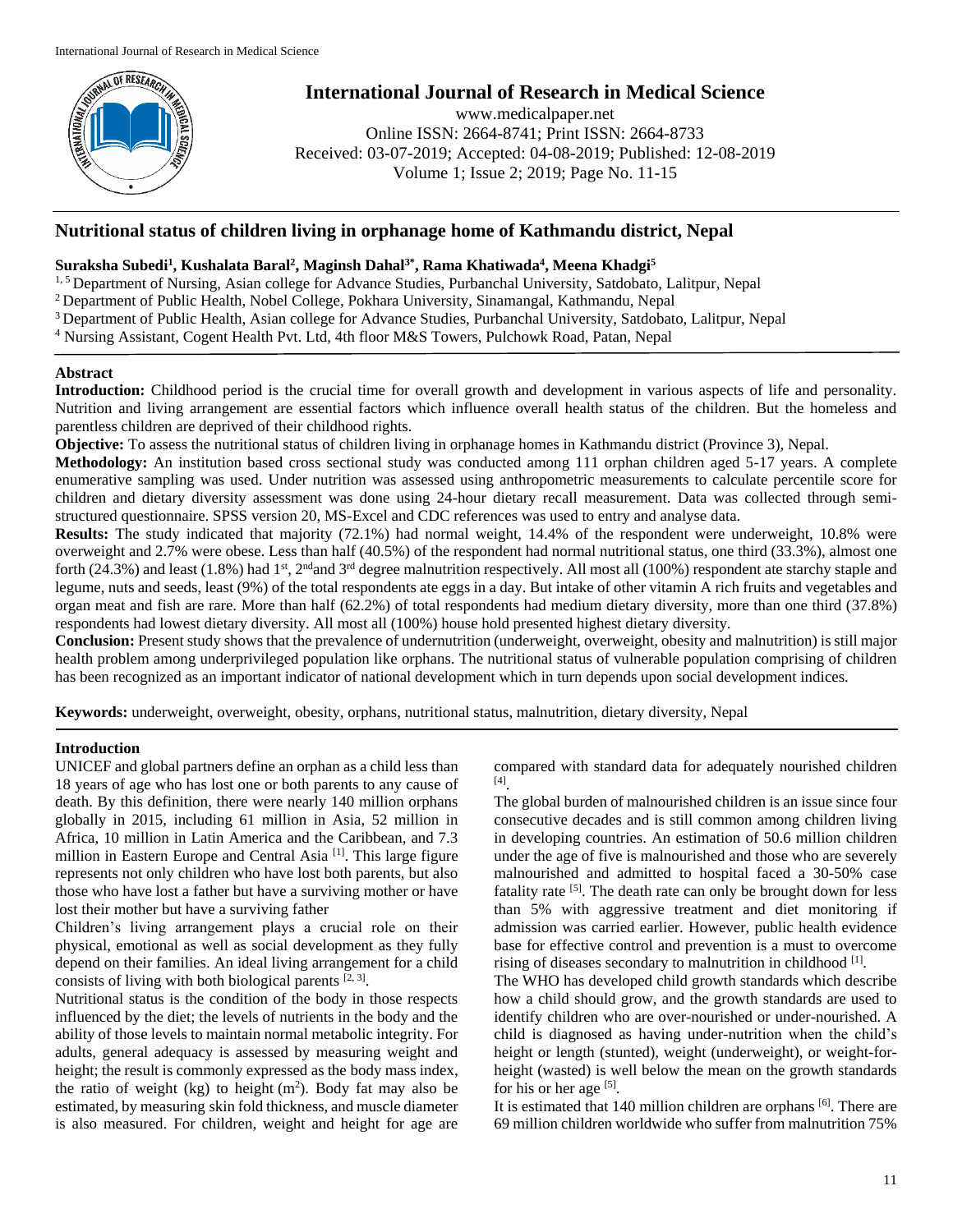Of malnourished children lived in less developed regions [1]. Among countries in the SAARC region, Prevalence of Under nourishment (PoU) is highest for Afghanistan at 23%, followed by Sri Lanka at 22% for 2014-16. The estimate is lowest for Nepal at 8.1%<sup>[7]</sup>. Prior to Nepal, approximately 16,000 children resided at orphanages. It has been estimated that up to 85% of children in orphanages have at least single parent  $[8]$ . 12% of households have foster and/or orphan children, with no differences between rural and urban areas [9].

However, there is very little information about the effect of orphan hood on child nutritional status in study setting and only few evidences examining the nutritional status of orphans who are on care and support from such orphanage and child care homes. Moreover, orphan children are potentially at greater risk of poor health and nutrition because they are more likely to be extremely poor, may receive less care [10].

The result of this study can be utilized by policy makers for policy dialogues and policy formulation, to address the important issue associated with the orphan children like nutritional status, disease prevalence and availability of basic services necessary for orphan children. Government can also utilize the identified problem to generate necessary policies and programs similarly nongovernmental organizations who work for orphans can also utilize this study to solve the problems associated with the orphans and orphan care homes. To find out the nutritional status of children living in orphanage homes in Kathmandu district.

#### **Methods**

A descriptive cross-sectional research design was used among all the children residing in orphanage homes of Kathmandu district to carry out this research. Participants were from 5 years to 17 years of age. Child with physical disable (hearing, visual, invisible, upper limb disable,), HIV Victim, lower limb disability, brain disability, spinal cord disability cognitive or learning disabilities, psychological disorders (mentally unsound) were excluded from the study. Semi structured questionnaire was used to collect the data. The questionnaire was administered in local language. Face to face interview, anthropometric measurement and dietary intake assessment was taken after written informed consent (accent) to the orphan children and their care takers. Also, weighing machine and height measuring scale was used to collect the information regarding weight and height.

Pre-testing of questionnaire was done in among 10% of sample size in similar population at non-study area and necessary modification of questionnaire was done as per requirement. The instruments were calibrated before each measurement to ensure accuracy of measurement. The confidentiality of respondent was maintained completely. Respondents were not enforced to participate in the study. Data entry and analysis was done by using Statistical Package for Social Sciences (SPSS 20 version) and MS-Excel 2013 and CDC 2017, and present in tables, graphs, charts, and bar diagram. Descriptive statistics and Chi- Square test were used as data analysis. Due to short time duration the limited sample size was taken and nutritional deficiencies based on clinical assessment was not done.

#### **Results**

| <b>Demographic Characteristics</b> | Category                | $\mathbf{n}(\%)$ |  |
|------------------------------------|-------------------------|------------------|--|
|                                    | $5 - 11$                | 57(51.4)         |  |
| Age (years)                        | $12 - 17$               | 54(48.6)         |  |
| Gender                             | Male                    | 54(48.6)         |  |
|                                    | Female                  | 57(51.4)         |  |
|                                    | Hindu                   | 104(93.7)        |  |
| Religion                           | <b>Buddhist</b>         | 3(2.7)           |  |
|                                    | Christian               | 4(3.6)           |  |
|                                    | Pre primary             | 9(8.1)           |  |
|                                    | Primary                 | 62(55.9)         |  |
| Education                          | Lower Secondary         | 29(26.1)         |  |
|                                    | Secondary               | 10(9.0)          |  |
|                                    | <b>Higher Secondary</b> | 1(0.9)           |  |
|                                    | Single Orphan           | 64(57.7)         |  |
| Classification of orphan           | Double Orphan           | 47(42.3)         |  |
| Time Period of Living              | Less than 6 months      | 5(4.5)           |  |
|                                    | 6 months - 1 year       | 6(5.4)           |  |
|                                    | 1 year- 3 years         | 30(27.0)         |  |
|                                    | 3 years-5 years         | 37(33.3)         |  |
|                                    | 5 years-10 years        | 29(26.1)         |  |
|                                    | 10 years and above      | 4(3.6)           |  |
| Food Habits                        | Vegetarian              | 5(4.5)           |  |
|                                    | Non-Vegetarian          | 106(95.5)        |  |

**Table 1:** Socio-demographic variables of respondent aged 5-17 years (n=111)

Table 1 illustrates that the socio-demographic status of 111 respondents aged between 5 and 17 years of age, where more than half (51.4%) were aged 5-11 years. Among total respondents, more than half (51.4%) were female. Among respondents, more than half (60.4%) were Brahmin/Chhetri. Maximum (93.7%) follow Hinduism as religion. All of them attended school, among them more than half (51.9%) were studying in primary level. More than half (57.5%) of the respondent were single orphan whereas all children living in orphanage homes in full time basis. Respondents living in orphanage homes 3-5 years, 1-3 years, 5-10 years, 6months -1 years, less than 6 months and 10 years and above were respectively 33.3%, 27.0%, 26.1%, 5.4%, 4.5% and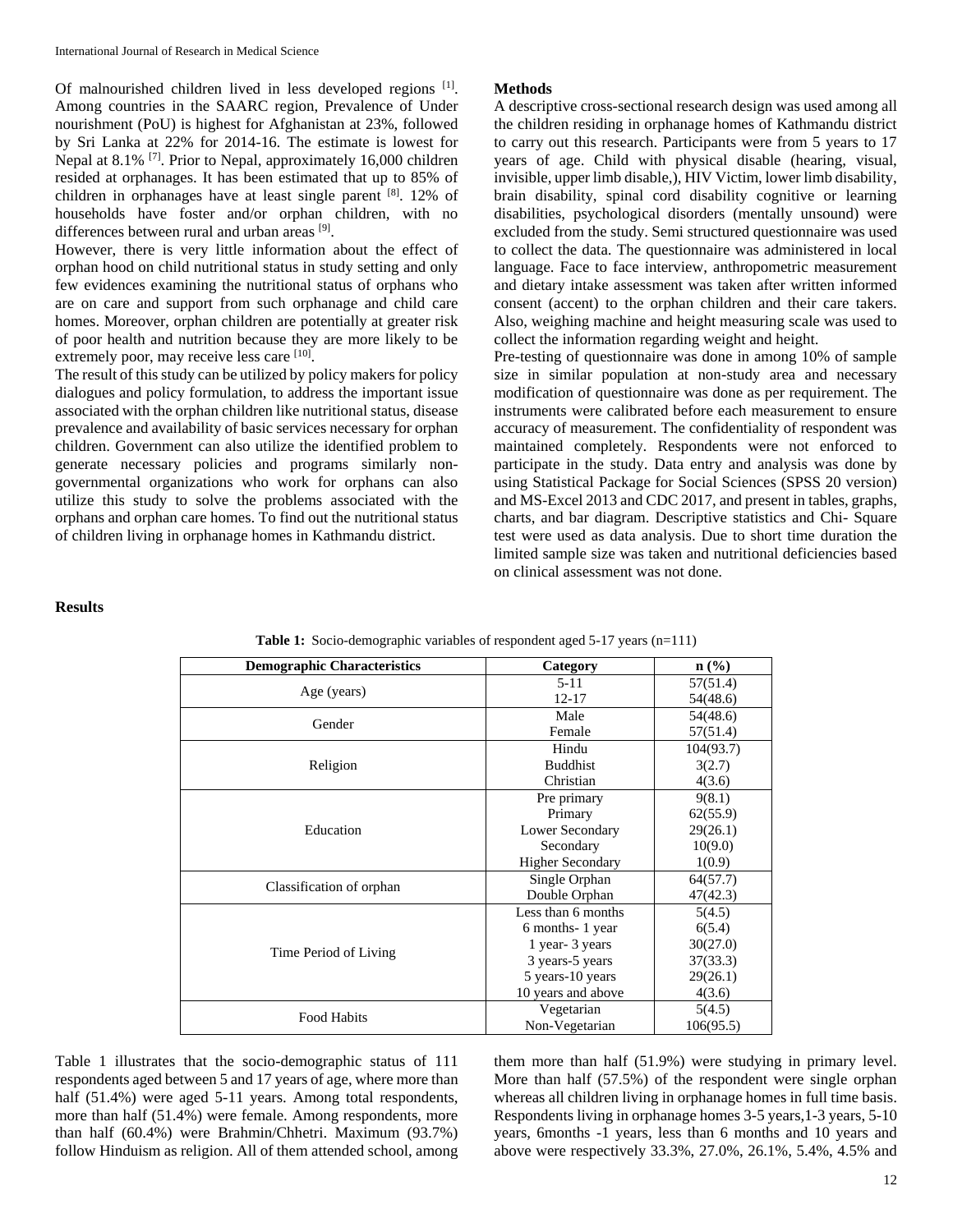3.6.Among 111 respondents, all most all (95.5%) were nonvegetarian.

**Table 2:** Descriptive Distribution of Weight (in Kg), Height (in cm) and Age (in year) aged between 5-11 years and 12-17 years(n=111)

| <b>Statistics</b> | Age  |                                                        | Weight |       | Height |                     | BMI   |       |
|-------------------|------|--------------------------------------------------------|--------|-------|--------|---------------------|-------|-------|
|                   |      | $(5-11)(12-17)(5-11)(12-17)(5-11)(12-17)(5-11)(12-17)$ |        |       |        |                     |       |       |
| Mean              | 9.00 | 13.91                                                  | 25.53  | 43.83 |        | 124.57 151.83 16.29 |       | 18.81 |
| S.D.              | 1.76 | 1.545                                                  | 5.94   | 10.67 | 12.54  | 10.41               | 2.054 | 3.23  |
| Range             | 6    |                                                        | 25.00  | 41.00 | 54.61  | 44.45               | 9.15  | 14.04 |
| Minimum           | 5    | 12                                                     | 15.00  | 27.00 | 97.79  | 133.35 11.13        |       | 13.82 |
| Maximum           | 11   | 17                                                     | 40.00  | 68.00 |        | 152.40 177.80 20.29 |       | 27.87 |

Above table shows that mean age of respondent was 9 years with 1.76 SD which ranges 6years from 5 years to 11 years, mean weight of respondent was 25.53 kg with 5.94 SD which ranges 25 kg from 15 kg to 40 kg. The mean height of respondent was 124.5714 centimetre with 12.54 SD. The minimum and maximum height is 97.79 centimetre and 152.40 with a range of 54.61 centimetre. The mean BMI of children is 18.48 with 3.48 SD. The minimum and maximum BMI is 9.54 and 34.35 with a range of 9.54.Likewise, mean age of respondent was 13.91s with 1.545 SD which ranges 5 from 12 years to 17 years, and mean weight of respondent was 48.83 with 10.67310 SD which ranges 41 from 27 kg to 68 kg. The mean height of respondent was

151.83 with 10.41 SD. The minimum and maximum height was 133.35 centimetre and 177.80 with a range of 44.45. The mean BMI of respondent was18.18 with 3.23 SD. The minimum and maximum BMI was 13.82 and 27.87 with a range of 14.04.

For the assessment of nutritional status, categorization was adopted from Body mass index-for-age percentiles: CDC references [4] .

**Table 3:** Assessment of BMI- percentile of Respondents aged 5-17 years (n=111)

| <b>BMI-Percentile</b> |       | Age group 5-11<br>vears $(\% )$ | Age group 12-17<br>vears $(\% )$ | <b>Total</b> |       |
|-----------------------|-------|---------------------------------|----------------------------------|--------------|-------|
| Category              | Male  | Female                          | Male                             | Female       | (%)   |
| Underweight           | 26.1% | 11.8%                           | 12.9%                            | 8.7%         | 14.4% |
| Healthy weight        | 52.2% | 79.4%                           | 87.1%                            | 60.9%        | 72.1% |
| Overweight            | 17.4% | 8.8%                            | 0.0%                             | 21.7%        | 10.8% |
| Obesity               | 4.3%  | 0.0%                            | 0.0%                             | 8.7%         | 2.7%  |

The above table shows assessment of BMI for under nutrition of respondent aged 5-17 years. This study shows that majority (72.1%) had normal weight, 14.4% of the respondents were underweight, 10.8% were overweight and 2.7% were obese.

For the assessment of nutritional status, categorization was adopted from Gomez classification of mal nutrition and weight of normal child from Disabled world [6].

**Table 4:** Assessment of Malnutrition level of Respondents aged 5-17 years (n=111)

|                           | Gomez classification of Degree of malnutrition of aged 5-11 years (%) Degree of malnutrition of aged 12-17 years (%) |               |       | <b>Total</b> |        |
|---------------------------|----------------------------------------------------------------------------------------------------------------------|---------------|-------|--------------|--------|
| malnutrition              | Male                                                                                                                 | <b>Female</b> | Male  | Female       | $(\%)$ |
| Normal nutritional status | 52.2%                                                                                                                | 29.4%         | 32.3% | 56.5%        | 40.5%  |
| $1st$ degree malnutrition | 30.4%                                                                                                                | 44.1%         | 22.6% | 34.8%        | 33.3%  |
| $2nd$ degree malnutrition | 17.4%                                                                                                                | 23.5%         | 41.9% | 8.7%         | 24.3%  |
| $3rd$ degree malnutrition | 0.0%                                                                                                                 | 2.9%          | 3.2%  | 27.8%        | 1.8%   |

The above table expresses assessment of malnutrition level of respondent aged 5-17 years. The study shows that less than half (40.5%) of the respondent had normal nutritional status, one third

 $(33.3%)$  of total respondent had  $1<sup>st</sup>$  degree malnutrition, almost one forth  $(24.3\%)$  had  $2<sup>nd</sup>$  degree malnutrition and least  $(1.8\%)$ had 3rd degree malnutrition.

**Table 5:** Association between socio demographic variables with Body Mass Index, Level of Malnutrition and Individual Dietary Diversity

|                                | <b>BMI</b> |          | Level of Malnutrition Individual Dietary Diversity |
|--------------------------------|------------|----------|----------------------------------------------------|
| Variables                      | P value    | P value  | P value                                            |
| Age                            | 0.105      | $0.047*$ | 0.186                                              |
| <b>Sex</b>                     | 0.444      | 0.967    | $0.001*$                                           |
| Ethnicity                      | 0.144      | $0.002*$ | $0.001*$                                           |
| Religion                       | 0.515      | 0.113    | $0.031*$                                           |
| Study class                    | 0.719      | 0.182    | $0.001*$                                           |
| classification of orphan       | $0.019*$   | 0.711    | 0.630                                              |
| Time period of staying in home | 0.591      | 0.305    | 0.061                                              |
| Food habit                     | 0.676      | $0.021*$ | 0.919                                              |

This table shows that there is significance relationship between classification of orphan on nutritional status and not significance relationship between age, sex, ethnicity, religion, study class, time period of staying in home and food habit with nutritional status. There is significance relationship between age, ethnicity and food habit on nutritional status and not significance relationship between sex, religion, study class, classification of orphan, and time period of staying in home with nutritional status. There is significance relationship between sex, ethnicity, religion, study class, nutritional status and not significance relationship

between age, classification of orphan, and time period of staying in home and food habit with nutritional status of orphanage children of Kathmandu District.

# **Discussion**

# **Socio Demographic Information**

The study showed that among aged between 5 and 17 years of age, where more than half (51.4%) were aged 5-11 years. Among total respondents, more than half (51.4%) were female. The results are in support with other studies. Study done in India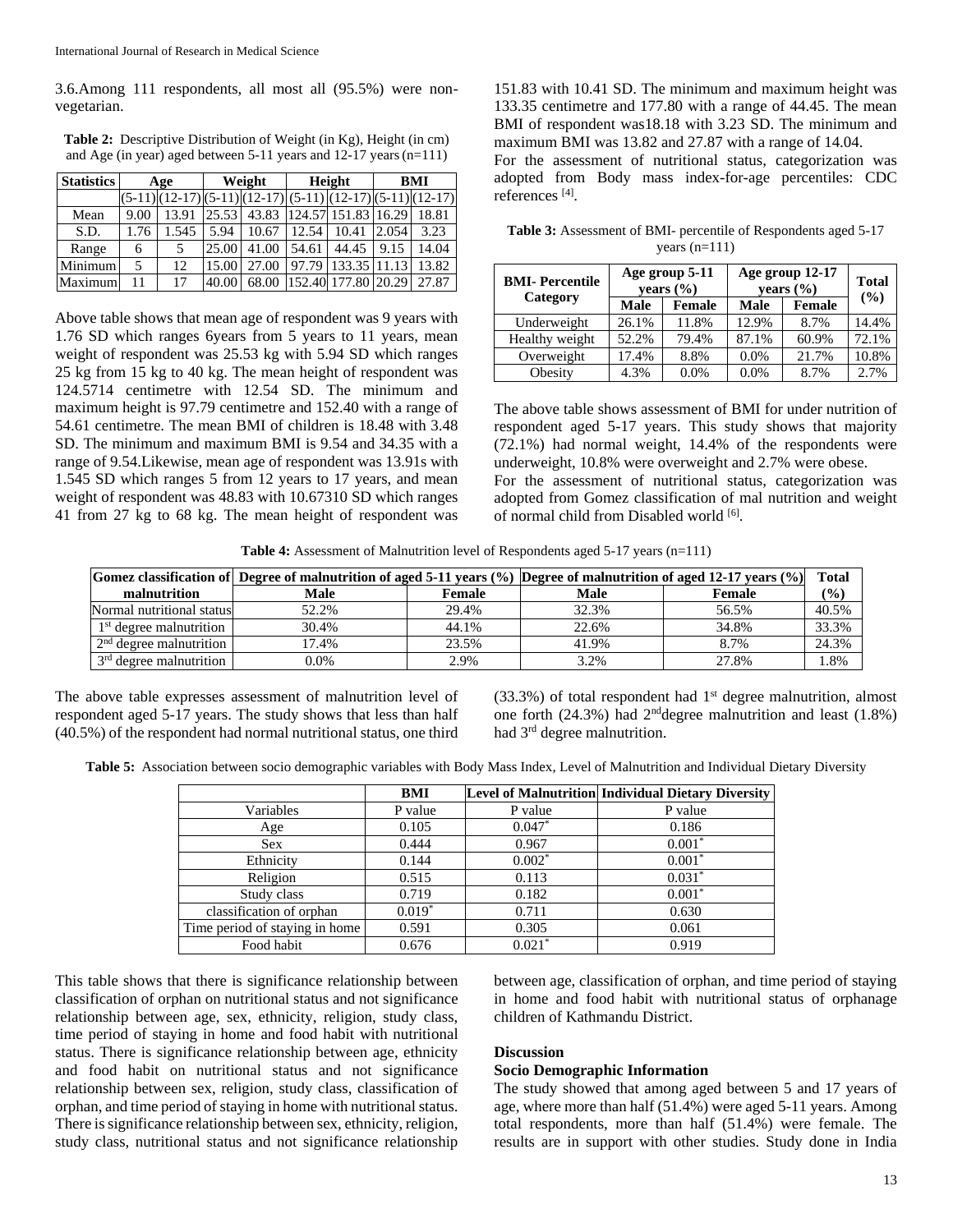showed almost half (48.6%) were aged 6-11 years. Among total respondent more than half  $(60%)$  were female [11]. A study done in Nepal, showed half of the respondents  $(50%)$  were female  $[2]$ . In contrast a study in Bangladesh where result showed more than half (56.0%) were male and almost half (43.5%) were aged 15-18 years [12].

The study showed that among aged between 5 and 17 years of age, all most half (51.9%) were studying in primary level and least (0.9%) of total respondents were studying in higher secondary level. Similarly study done in India showed among total respondent more than half (57.14%) were studying in primary level <sup>[11]</sup>. A result is also supported by a study done on Nigeria where result showed that majority (80%) of respondents studied in primary level. Almost half (43.1%) were studying in primary level [13].

The study showed that among aged between 5 and 17 years of age more than half (57.7%) were single orphan and one third (33.3%) of respondent stayed 3-5 years in orphanage home. Similarly a study done in Bangladesh, result showed maximum (87.5%) of respondent were single orphan and almost half (40.5%) respondent stayed 0-4 years in orphanage home [12] . In contrast, a study on Dhaka city showed that more than half  $(64.0\%)$  were double orphan  $^{[14]}$ .

# **Body Mass Index of Children**

This study shows that majority (72.1%) had normal weight, 14.4% of the respondent was underweight, 10.8% were overweight and 2.7% were obese. Similarly a study conducted on Ethiopia, where results revealed that 8.9 % of orphans and vulnerable children were underweight [15, 16]. As well as a study was conduct among Lebanese school age children living in orphanage in north Lebanon. Result reveals that 9.2% found overweight/ obesity. In contrast, a cross study done where result revealed that more than one tenth of the children were malnourished i.e. majority of the children, 89.7%, were normal, 3.0% were underweight, 5.6% were overweight, and 1.7% were obese among orphan and vulnerable children  $[17]$  and a study conducted on Nigeria, result exposed that 18.6% of total subject revealed that stunting presented, 18.6% showed overweight or obesity in subject  $^{[13]}$ .

# **Malnutrition Level of Children**

According to Gomez classification the study shows that among 57 girls aged 5-11years that more than one forth (29.5%) of the respondent had normal nutritional status, less than half (44.1%) of total respondent had 1st degree malnutrition, almost one forth  $(23.5\%)$  had  $2<sup>nd</sup>$  degree malnutrition and least  $(2.8\%)$  had  $3<sup>rd</sup>$ degree malnutrition. In contrast, a study was conducted where, according to Gomez classification almost one forth (18.33%) girls among nongovernment shelter home and least (6.66%) girls in government shelter home were malnourished in the age of 8 years.17, 18 This could be due to, lack of proper growth monitoring and lack of necessary diet according to their age and necessity.

#### **Dietary Diversity of Children**

This study shows more than half (53.2%) ate/drank milk and milk products. In contrast, a study in Ethiopia revealed that 8.9 % of orphans and vulnerable children were underweight [15]. A study of Bangladesh revealed that milk and milk products were provided only in as a special menu feast and occasionally taken

some fruits  $[14]$ . This study shows that all most all  $(100\%)$ respondent ate starchy staple and legume, nuts and seeds, maximum (92.8%) respondents ate other fruits and vegetables, majority (73%) ate dark green leafy vegetables, least (9%) of the total respondents ate eggs in a day. In contrast, a cross sectional study in which result exposed that respondents were of risk of insufficient intake of essential fatty acids as well as dietary diversity was showed low with a medium score of 3 out of 9 food groups and consumption of animal product was rare. 7, 19 As well as a study was conduct among school age children living in orphanage in which result reveals that 92% had in adequate milk and dietary intake.<sup>6</sup>

#### **Conclusion**

The study concludes that there is significance relationship between classification of orphan on body mass index, age, ethnicity and food habit on level of malnutrition and sex, ethnicity, religion, study class, on individual dietary diversity (body mass index, level of malnutrition and dietary diversity) of orphanage children of Kathmandu District.

#### **Acknowledgements**

Authors would like to acknowledge all the children who participated in the study and their respective orphanage homes.

#### **Conflict of Interest** Nil

**Source of Funding** All the authors gave their time and effort to carry out the study. No external support was available.

# **References**

- 1. UNICEF. Orphans, 2017.
- 2. Dahal MB, Kushalata. Health seeking behaviour on child morbidity among minority group of people of Chandranighapur VDC, Rautahat district, Nepal Al ameen journal of medical sciences. 2015; 8(3):184-8.
- 3. Landale NS, Thomas KJA, Hook JV. The Living Arrangements of Children of Immigrants. Future of Children. 2011; 21(1):43-70.
- 4. CDC. Child and Teen BMI calculator, 2015.
- 5. WHO FIUW. The State of Food Security and Nutrition in the World 2019. Rome: Food and Agriculture Organization of the United Nations, 2017.
- 6. Zengeni P, Usai T, Chinofunga D, Nyamunda BC. Adequacy of Nutritional Levels at Local Orphanage Homes. Liberztyreserve Com.
- 7. Paula B, Samuel A, Nyandiko WM, Allan K, Julius K, Peter G. *et al*. Nutritional status of orphaned and separated children and adolescents living in community and institutional environments in uasin gishu county, kenya. Plos One. 2013; 8(7):e70054.
- 8. Guragain A, Paudel B, Lim A, Choonpradub C. Orphanhood and Living Arrangements of Children in Nepal. Asian Social Science. 2015 04/30:11.
- 9. Ministry of Health NE, ICF. Nepal Demographic and Health Survey. Kathmandu: 2016, 2016. Report No.
- 10. Samiti KB. Aabasiya Balgrihako Bibaran, 2016.
- 11. Kamath SM, Venkatappa KG, Sparshadeep EM. Impact of Nutritional Status on Cognition in Institutionalized Orphans: